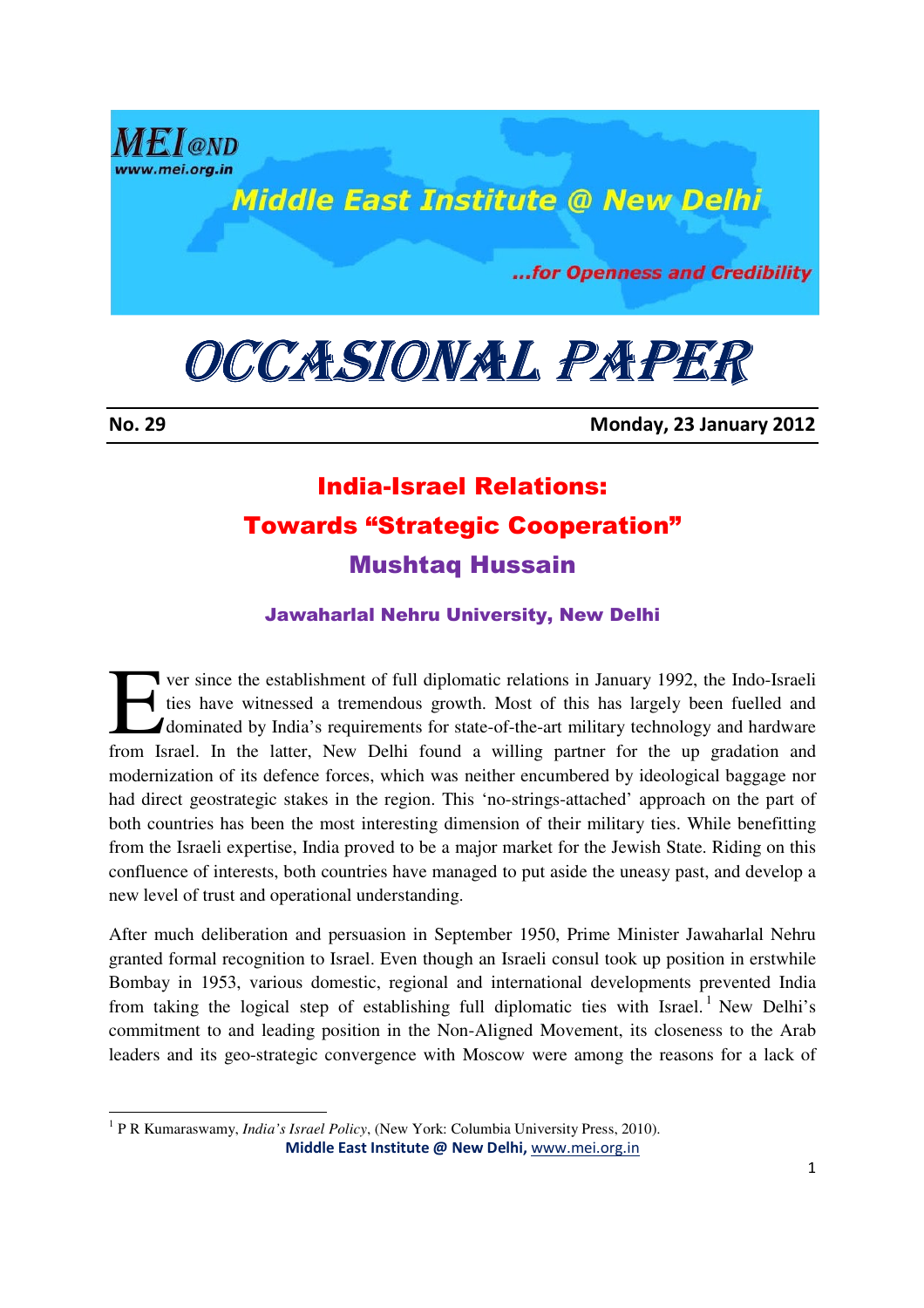<u>.</u>

progress on the bilateral front. For much of the post-1947 years, India's policy towards Israel was dominated by non-relations rather than active engagement.

In the mid-1980s, especially during the tenure of Prime Minister Rajiv Gandhi, India initiated a number of direct and indirect contacts with Israel. This process was carried forward by Prime Minister P.V. Narasimha Rao, who sought to make Indian foreign policy more pragmatic. The end of the Cold War, and the consequent ideological weakening of the Non-Aligned Movement, helped India move towards full relations with Israel. Inauguration of the Madrid peace process in October 1991 and the willingness of most of the Arab countries to secure a negotiated peace with the Jewish State further enabled Rao to pursue a new policy towards Israel. On 29 January 1992, more than four decades after its recognition, India announced the normalization of relations with Israel. The opening of embassies by both countries paved the way for a steady flow of political, military and commercial visits, indicating the vast scope for cooperation in various fields.

Notwithstanding the seemingly unbridgeable differences in terms of geographic, political, ethnic and social realities, both countries share quite a few common traits. Both states are democracies, generally exceptions in their respective tumultuous regions, and have modern state systems governing centuries-old civilizations. The two also have certain commonalities in terms of political disputes that face them; for example, in the early years both were confronted with the task of absorbing scores of refugees and ensuring their rehabilitation, and had to face territorial disputes, though the intensity and narrative varied immensely. Both possess nuclear capabilities, a fact which assumes even more significance if viewed in light of the conflict-prone regions they belong to. For India, further complications are created by the presence of two nuclear-capable states on its borders. Israel perceives a similar threat over growing international concerns regarding Iran's nuclear ambitions. Both countries also share an identical view on the nonproliferation regimes such as the Nuclear Non-Proliferation Treaty (NPT). Further, the two countries view the United States in friendlier terms, although in India's case it is a recent development. Above all, both countries have a significant minority population whose welfare would shape and determine not only their heterogeneous character, but also test their ability to maintain and strengthen their democratic credentials. These shared commonalities have enabled the two states to come closer in the last two decades, and forge a strong bilateral relationship.

Over the years, the Indian security establishment came to appreciate and respect Israel's military experience and expertise, and there was close collaboration between respective intelligence agencies, India's Research and Analysis Wing (RAW) and Israel's Mossad.<sup>2</sup> During the prolonged years of non- relations, the Indian security establishment had observed and studied the experiences of the Israel Defence Forces (IDF) in combat operations and counter-terrorism. Moreover, even when there were no formal ties, India did not hesitate to seek and secure Israeli

<sup>2</sup> Harsh V Pant, "India-Israel Partnership: Convergence and Constraints," *Middle East Review of International Affairs (MERIA)*, Vol. 8, No. 4, 2004 http://meria.idc.ac.il/journal/2004/issue4/jv8no4a6.html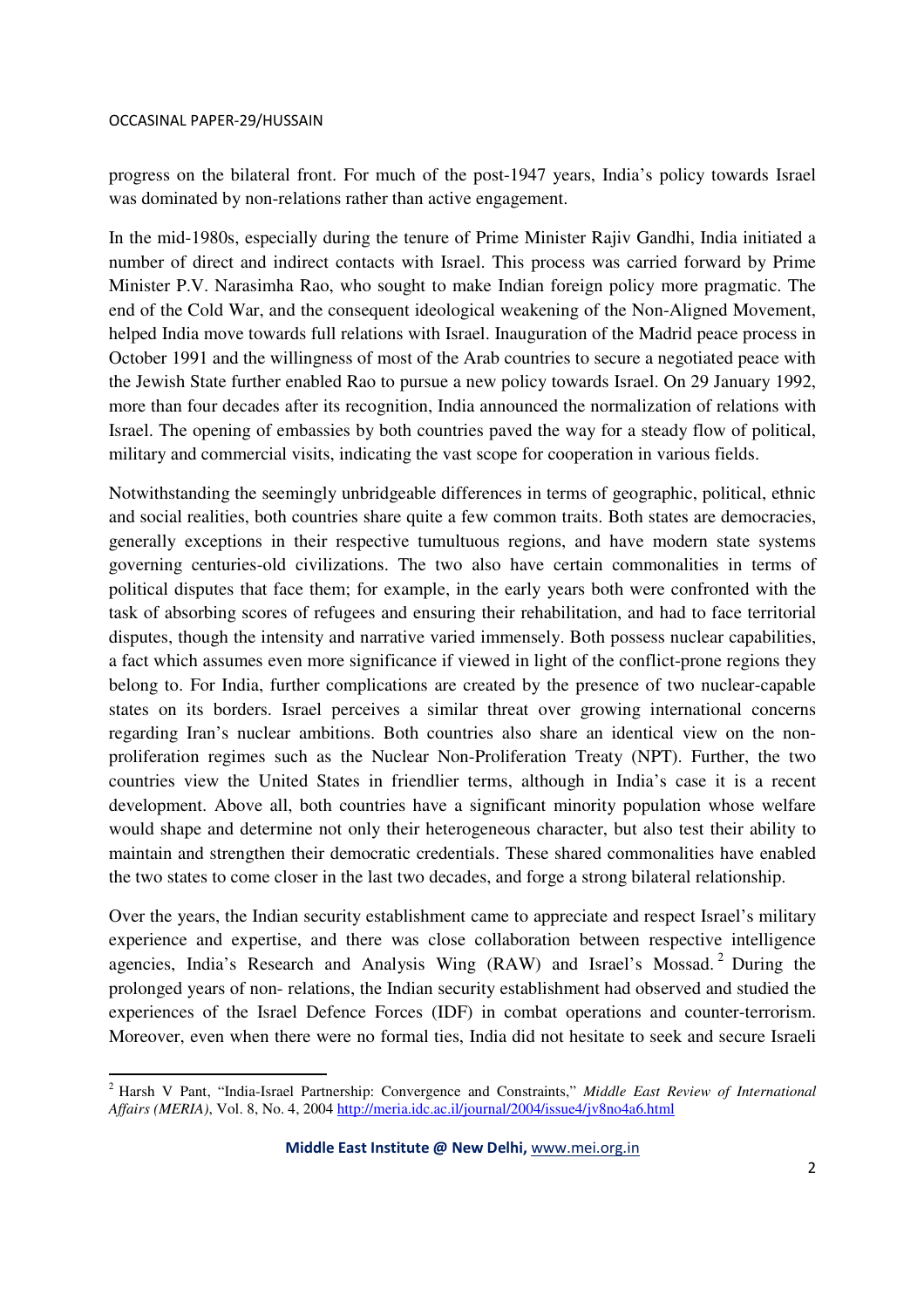.<br>-

assistance. During national crises such as the Sino-Indian conflict in 1962 and the Indo-Pakistani wars in 1965 and 1971, India sought and obtained a limited quantity of small arms and ammunition from Israel.<sup>3</sup> Despite not being acknowledged in public, these interactions signalled a mutual understanding of the security concerns shared by the two countries.

Normalization of relations presented an opportunity and a formal structure for greater cooperation in the security arena. In recent years, both countries have adopted similar positions on various arms control issues and terrorist violence that they are confronted with. The attack on the Chabad House in Mumbai on 26 November 2008 is a case in point. Arms exports remain an essential and integral part of Israel's foreign policy. These provided Israel with the opportunity to establish relations with countries and circumvent the diplomatic isolation it had to face. Arms exports also formed a major part of its security policy, as they reduce not only the cost of production but also help offset the huge costs of research and development.

All these factors account for the rapid growth witnessed in the bilateral relations. Reciprocal visits between Israel and India, since the normalization of ties, indicate the growing acquaintance and strength of the relations. Since 1992, there were a number of state visits between the two countries. These include the visit of Israel's President Ezer Weizman in early 1997, and the visits of India's Home Minister L. K. Advani and Foreign Minister Jaswant Singh in the summer of 2000. Around the same time, West Bengal's Chief Minister and CPI (M) leader Jyoti Basu also visited Israel. Prior to becoming President, Shimon Peres had visited India thrice since his first visit in May 1993. In his first overseas trip after assuming office, Home Minister Advani said, "…cross-border terrorism, illegal infiltration and border management are concerns that have brought me to Israel."<sup>4</sup> Officials from the Intelligence Bureau (IB), RAW and various paramilitary officials accompanied Advani to discuss border protection and measures to counter insurgency. Further, in order to take defence ties to higher levels of cooperation and realize the potential in the field, a Joint Working Group on Defence Cooperation was setup in 2001. In fact, such an idea was mooted by Advani himself.

India's National Security Adviser Brajesh Mishra was closeted in his office with his Israeli counterpart Major General Uzi Dayan, discussing joint security strategy, when the 11 September 2001 terror attack struck the World Trade Centre and the Pentagon.<sup>5</sup> In May 2003, Brajesh Mishra expounded the rationale behind a 'US-India-Israel strategic partnership' before a responsive audience of the American Jewish Committee. He opinionated that only a 'core'

<sup>3</sup> P R Kumaraswamy, "Strategic Partnership between India and Israel," *Middle East Review of International Affairs (MERIA)*, Vol. 2, No. 2, 1998 http://meria.idc.ac.il/journal/1998/issue2/jv2n2a6.html

<sup>4</sup> Rahul Bedi, "Israel becomes India's No. 2 Weapons Provider," *Asia Times*, 27 July 2002, http://www.atimes.com/atimes/South\_Asia/DG27Df03.html

<sup>5</sup> Ninan Koshy, "US plays Matchmaker to India and Israel," *Asia Times Online*, 10 June 2003, http://www.atimes.com/atimes/South\_Asia/EF10Df03.html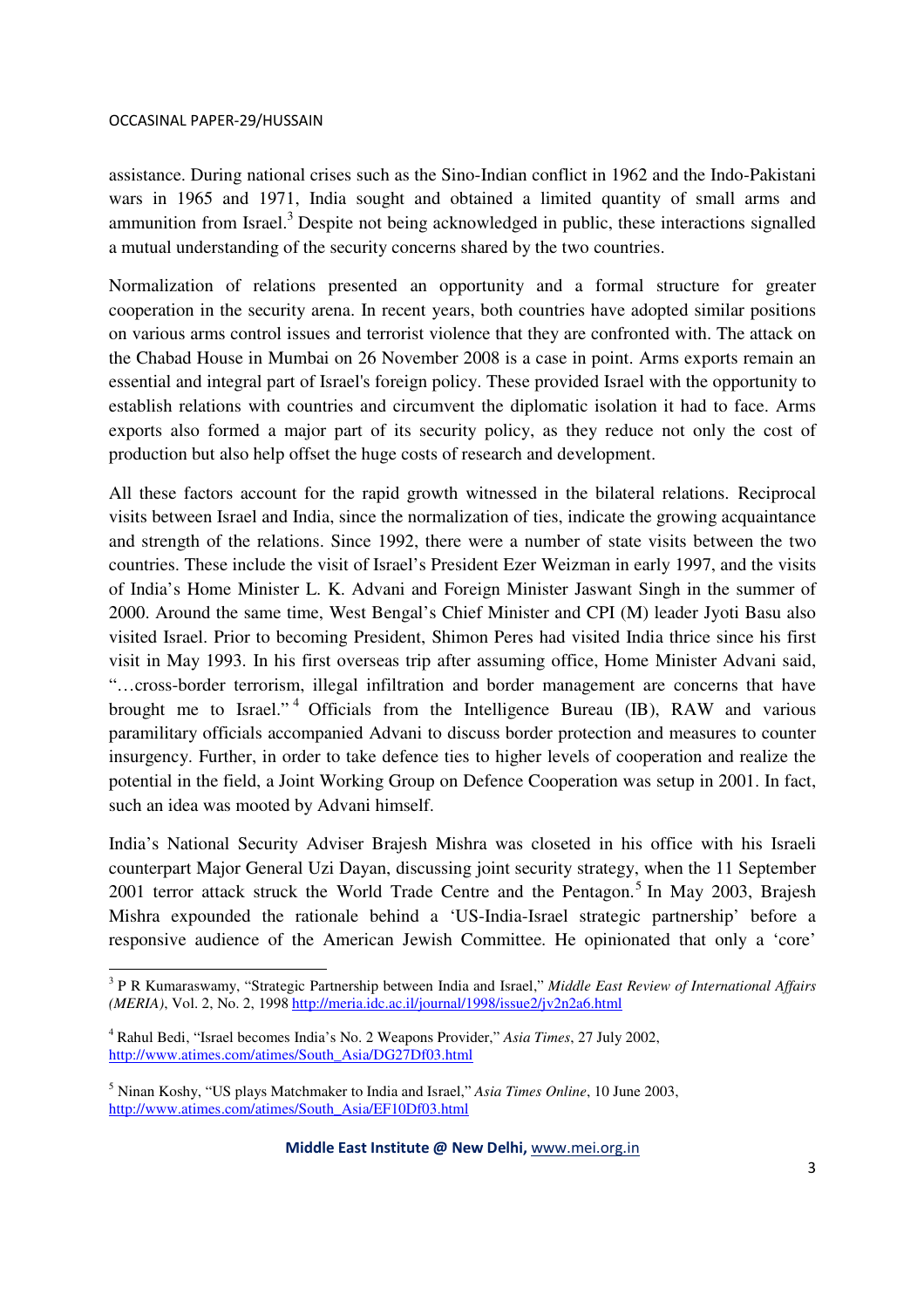consisting of democracies such as India, Israel and the United States can deal with terrorism. The theme of India, the United States and Israel being 'prime targets of terrorism,' having a 'common enemy,' and requiring 'joint action,' which Mishra explained, had already found favour in the three capitals.<sup>6</sup>

In order to institutionalize cooperation in the field of combating the menace of terrorism, the India-Israel Joint Working Group on Counter-Terrorism was established in 2000.<sup>7</sup> Both countries also signed an intelligence-sharing agreement in 2007. As Brian K. Hendricks points out, it is important to note that much of the counter-terrorism cooperation happens outside of the Indian Ministry of Defence, as this is mainly an issue for Ministry of Home Affairs and Ministry of External Affairs.<sup>8</sup> India and Israel have also conducted bilateral army and air force exercises, with a focus on counterterrorism.

The highpoint of bilateral relations was the September 2003 state visit of Israeli Prime Minister Ariel Sharon, the first ever by an Israeli PM.<sup>9</sup> During the visit, the Delhi Statement of Friendship and Cooperation was issued. Further, India and Israel signed numerous agreements on Environmental Protection, Cooperation in Combating Illicit Trafficking, Cooperation in the fields of Health and Medicine, etc. In January 2004, Indian Minister of Commerce and Industry Arun Jaitley headed the Indian delegation to the Joint Economic Committee, which met in Israel.<sup>10</sup> Minister for Commerce and Industries Kamal Nath visited Israel in November 2005, during which a Joint Study Group (JSG) was established to boost bilateral trade from US\$ 2 billion to US\$ 5 billion by 2008. Such an agreement was aimed at realizing the full potential of India-Israel economic relations in a comprehensive manner.<sup>11</sup>

Taking the prospects of economic cooperation a step further, in May 2005, Mani Shankar Aiyar, Minister of Petroleum and Natural Gas called for opening a new 'Silk Route'<sup>12</sup> for the supply of crude products from the Caspian Sea to oil-importing Asian nations like India. While addressing

 6 *Ibid.* 

<sup>7</sup> Harsh V Pant, *op. cit.* 

<sup>8</sup> Brian Hendrick, "India's Strategic Defence Transformation: Expanding Global Relationships," *Strategic Studies Institute*, November 2009 www.strategicstudiesinstitute.army.mil/pdffiles/pub950.pdf

<sup>&</sup>lt;sup>9</sup> Annual Report- 2003-04, Ministry of External Affairs http://www.mea.gov.in/mystart.php?id=50048150

<sup>&</sup>lt;sup>10</sup> Press Release, Department of Commerce, Ministry of Commerce and Industry, Government of India, 15 January 2004 http://commerce.nic.in/pressrelease/pressrelease\_detail.asp?id=1033

<sup>&</sup>lt;sup>11</sup> 'Indo-Israel Relations: Historical Overview,' Embassy of Israel, New Delhi, http://delhi.mfa.gov.il/mfm/web/main/Print.asp?DocumentID=4309

<sup>&</sup>lt;sup>12</sup> Press Release, Ministry of Petroleum and Natural Gas, Press Information Bureau (PIB), Government of India http://pib.nic.in/newsite/erelease.aspx?relid=9657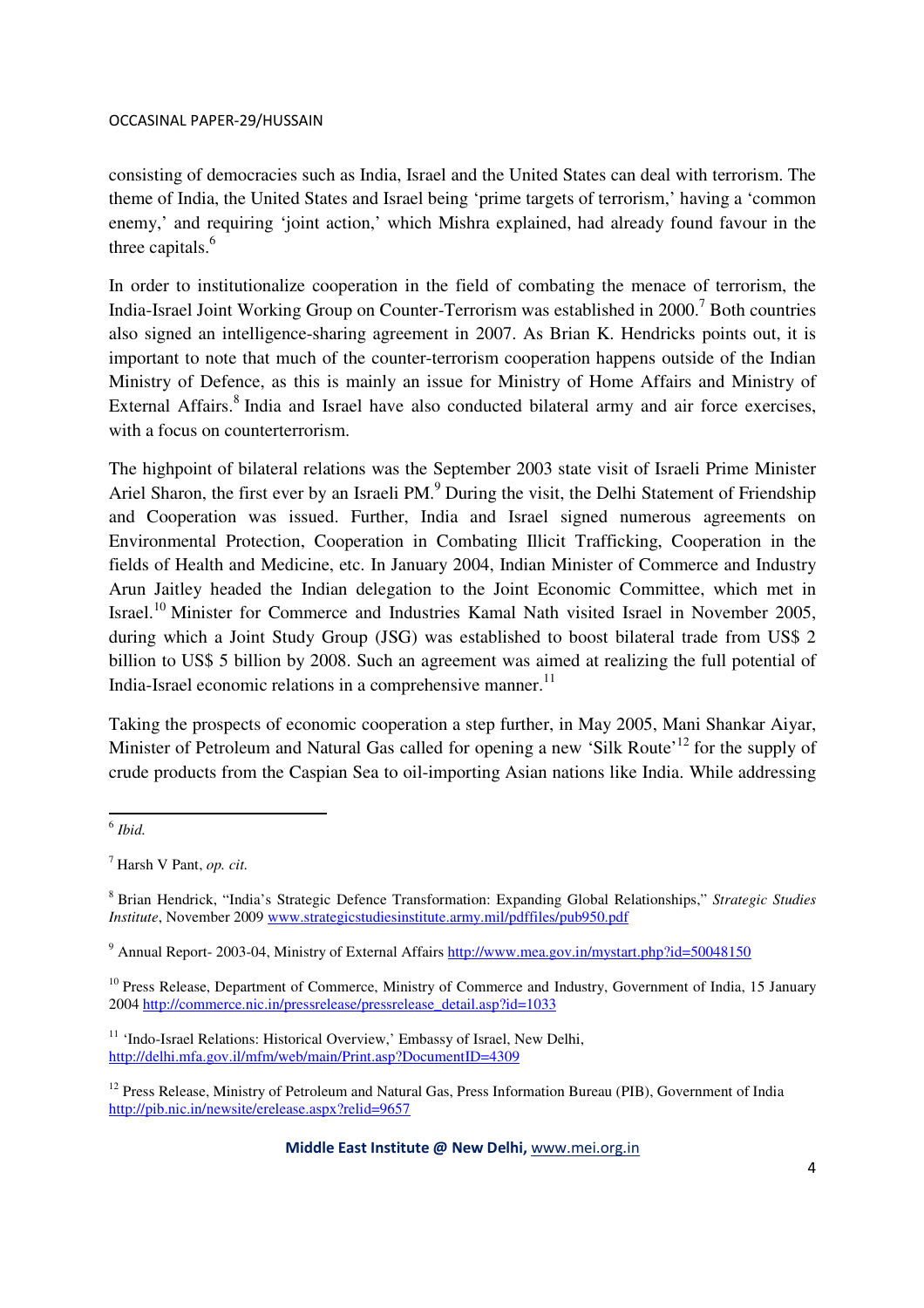the 12<sup>th</sup> International Caspian Oil and Gas Conference in Baku, Azerbaijan, Aiyar said that the Baku-Tbilisi-Ceyhan (BTC) oil pipeline offered the possibility of transporting the rich oil and gas resources in the Caspian Sea not only to Europe, as planned, but also to India and South East Asia. Aiyar brought attention to the idea that crude oil from the BTC pipeline could be pumped into Israel's Ashkelon-Eilat pipeline, which opened on the Red Sea.<sup>13</sup> From there it could easily be loaded in crude carriers for further transport to India and other Asian economies.

The annual bilateral trade between the two countries stood at over US\$ 4 billion in  $2008<sup>14</sup>$  and was more than US\$ 4.7 billion by the end of  $2010$ .<sup>15</sup> This does not include the trade in defence technologies and hardware. Encapsulating the robust growth and enormous potential in bilateral trade, Israeli Consul General in Mumbai Orna Sagiv said in October 2010 that India had become the second largest export destination for Israel with exports registering a growth of over  $100\%$ .<sup>16</sup> Both countries have already begun negotiations to further improve the trade, which is expected to triple to US\$ 12-14 billion in the next four years.

Presently, Israel is one of India's top defence suppliers alongside Russia, while India has emerged as the largest market for Israeli arms exports. Recent deals include a US\$ 1.4 billion contract signed in March 2009 for the development and procurement of Barak 8 medium-range surface-to-air missiles. However, despite the overtures for broadening the economic aspects of bilateral relations, especially in agriculture, diamonds and electronics, bilateral trade relations continue to be dominated by defence products. Some of the most prominent defence-related developments since 1992 include:

• The US\$ 1.1 billion Phalcon Airborne Warning and Control System (AWACS) contract signed in 2004. This airborne radar mounted on a Russian IL-76 aircraft, allows airborne controllers to monitor and control airspace for hundreds of kilometres around. What makes the deal acquire significance is the fact that, despite allowing Israel to go ahead with this deal, the US did not accord the same support for China's plans to acquire this technology from Israel. There are further reports that India is interested in placing an order for two more AWACS.<sup>17</sup>

Middle East Institute @ New Delhi, www.mei.org.in

<sup>&</sup>lt;u>.</u> <sup>13</sup> *Ibid.*

<sup>&</sup>lt;sup>14</sup> India Beckons: Opportunities for India-Israel Cooperation,' Embassy of India, Tel Aviv http://www.indembassy.co.il/Additional%20files/India%20Beckons.pdf

<sup>&</sup>lt;sup>15</sup> 'India-Israel Bilateral Relations,' Embassy of India, Tel Aviv http://www.indembassy.co.il/India-Israel%20Bilateral%20relations.htm

<sup>16</sup> 'Q&A: Orna Sagiv,' *Business Standard*, 3 October 2010 http://www.business-standard.com/india/news/qa-ornasagiv-consul-general-israel/410019/

<sup>17</sup> 'IAF will add two more Israeli AWACS to its fleet,' *The Times of India*, 8 November 2011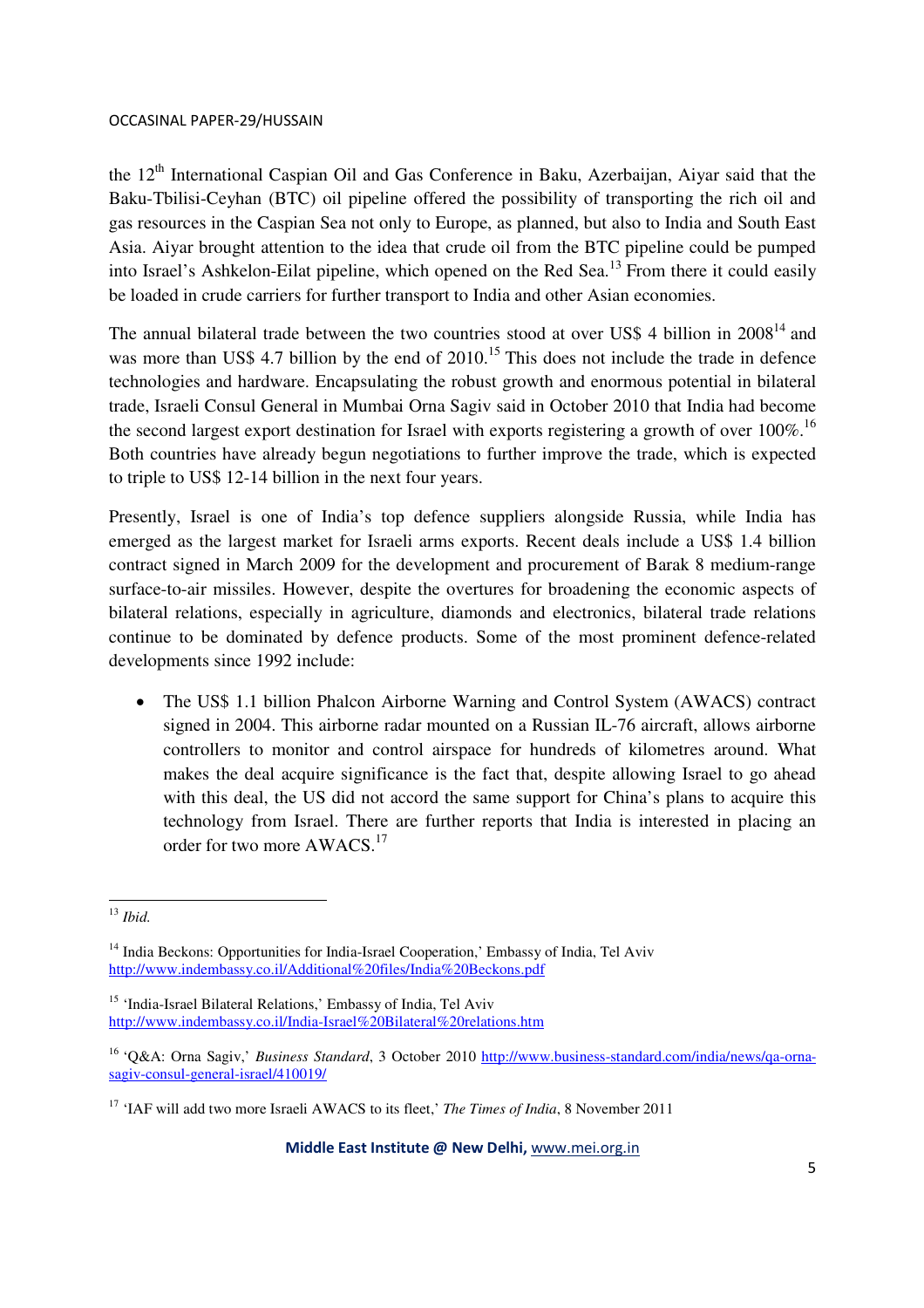<u>.</u>

- A US\$ 480 million, five-year contract concluded in early 2006 between the Indian Defence Research and Development Organization (DRDO) and Israel Aerospace Industries (IAI) for missile development. India and Israel have now expanded missile development cooperation to cover both air and land-based missile systems. This new deal with IAI is of the order of US\$ 2.5 billion.<sup>18</sup> Assistance in missile development also includes joint development of the Swordfish Long Range Tracking Radar (LRTR), which is the target acquisition and fire control radar for the Prithvi Air Defence missile systems. This system had its second successful test in 2009.<sup>19</sup> In 2002, India had acquired the Green Pine ABM radar system, developed by Elta Electronics of Israel, for use in the Akash air defence system.
- In a first of its kind collaboration, IAI launched its TechSAR all-weather, high-resolution radar satellite using Indian Space Research Organization's (ISRO) PSLV C-12 rocket in January 2008.<sup>20</sup>
- The Indian Navy Extra Fast Attack Craft (XFAC), a state of the art Extra Fast Attack Craft, built by the Goa shipyard Ltd (GSL) in collaboration with Israel Aircraft Industries and Ramta of Israel.<sup>21</sup> The ship is based on the design of Israeli Super Dvora Mk II.
- The Advanced Barak Ship Defence Missile System, co-developed by the two countries. This new land-based air defence system will feature a range of 150 kilometres, more than double that of the supersonic, vertically launched Barak-8, or BarakNG (New Generation) now being developed for the Indian Navy.<sup>22</sup>
- Co-development of Multi-Mode Radar (MMR) for the Light Combat Aircraft (LCA) aka Tejas with Elta Systems, a subsidiary of the Israeli Aerospace Industries.<sup>23</sup>

<sup>18</sup> Zahid Ali Khan, "Development in Indo-Israel Defence Relations since 9/11: Pakistan's Security Concern and Policy Options," *South Asian Studies*, Vol. 26, No. 1, January-June 2011, pp. 131-151.

<sup>19</sup> *Indian Defence*, http://www.indiandefence.com/forums/f9/indegenious-indian-bmd-program-detailed-analysisxinix-pdf-7806/

<sup>20</sup> 'India launches Israeli Satellite,' *BBC News*, 21 January 2008, http://news.bbc.co.uk/2/hi/south\_asia/7199736.stm

<sup>21</sup> *Global Security*, http://www.globalsecurity.org/military/world/india/p-xfac.htm

<sup>22</sup> 'India, Israel to Co-Develop Advanced Barak Ship Defense Missile System,' *AeroIndia*  http://aeroindia.org/reports-3416

<sup>23</sup> 'Israeli knowhow for LCA Radar,' T*he Hindu*, 29 June 2007 http://www.hindu.com/2007/06/29/stories/2007062954380900.htm

#### Middle East Institute @ New Delhi, www.mei.org.in

http://articles.timesofindia.indiatimes.com/2011-11-08/india/30373087\_1\_fighters-during-combat-operations-360degree-phalcon-early-warning-radar-air-defence-fighters